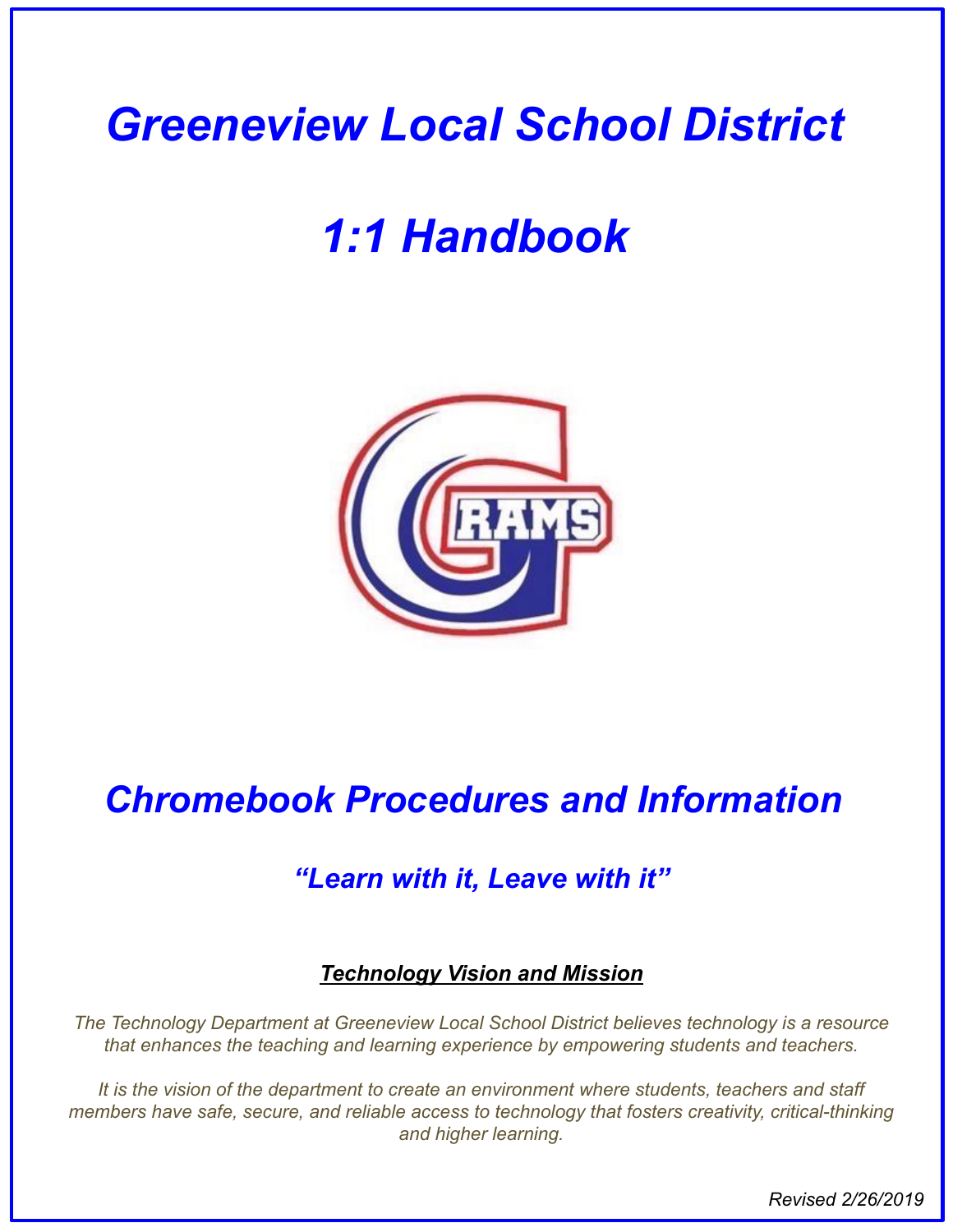*Excellence in education requires that technology is seamlessly integrated throughout the educational curricula. Increasing access to technology is essential to build upon college and career readiness skills. The individual use of Chromebooks is a way to empower students to maximize their full potential and to prepare them for college and the workplace.* 

The policies, procedures, and information within this document apply to all Chromebook users. Teachers may set additional requirements for use in their classroom.

#### **Overview of the Program**

This document identifies as many eventualities as possible regarding the 1:1 program at Greeneview Local Schools. The policies and procedures listed herein are intended for all students using district-issued devices that are part of the 1:1 initiative (in addition to technology policies outlined such as Acceptable Use, Use of Technology, and any other item involving technology as listed in the student handbook).

The Greeneview Local School District utilizes Google Apps for Education for students, teachers, and staff. This document describes the tools and student responsibilities for using these services and device. As with any educational endeavor, a strong partnership with families is essential to a successful experience. *Read More about : [Google for Education Privacy and Security for Education](https://edu.google.com/k-12-solutions/privacy-security/?modal_active=none) (*[https://edu.google.com/k-12-solutions/privacy-security/?modal\\_active=none](https://edu.google.com/k-12-solutions/privacy-security/?modal_active=none)*)*

The following services are available to each student and hosted by Google as part of the Greeneview Local School District's Online presence in Google Apps for Education Core Services:

- Mail: an individual email account for school use managed by the Greeneview Local School District
- **Calendar:** an individual calendar providing the ability to organize schedules, daily activities, and assignments
- **Docs:** a word processing, spreadsheet, drawing, and presentation toolset that is very similar to Microsoft **Office**
- **Sites:** an individual and collaborative website creation tool
- **Classroom:** Assignments and class content in one location
- **Vault: Backup and Recovery solution for Gmail and Google Drive content**
- **Hangouts Meet and Chat: collaboration and communication tool**
- Youtube: video content used for learning
- **Keep:** individual note taking, lists, and photos
- **Jamboard:** Online collaborative interactive whiteboard service
- Groups: group of contacts used with collaboration, student class groups, email district information
- **● Contacts:** List of Contacts in gmail
- **Chrome Sync:** Sync favorites and settings to google chrome
- **● Cloud Search:**

Using these tools, students collaboratively create, edit and share files and websites for school related projects, and communicate via email with other students and teachers. These services are entirely online and available 24/7 from any internet-connected computer. Examples of student use include showcasing class projects, building an electronic portfolio of school learning experiences, and working in small groups on presentations to share with others. For more information about Greeneview Local School District's Google Apps for Education implementation, please visit: http://bit.ly/GreeneviewDigitalContent for more information.

All students will be assigned a firstname.lastname@greeneview.org. This account will be considered the student's official email address until such time as the student is no longer enrolled at Greeneview Local Schools. Use of this account will be governed by the board of education *[Board Policy 7540.06](http://neola.com/greeneview-oh/search/policies/po7540.06.htm).*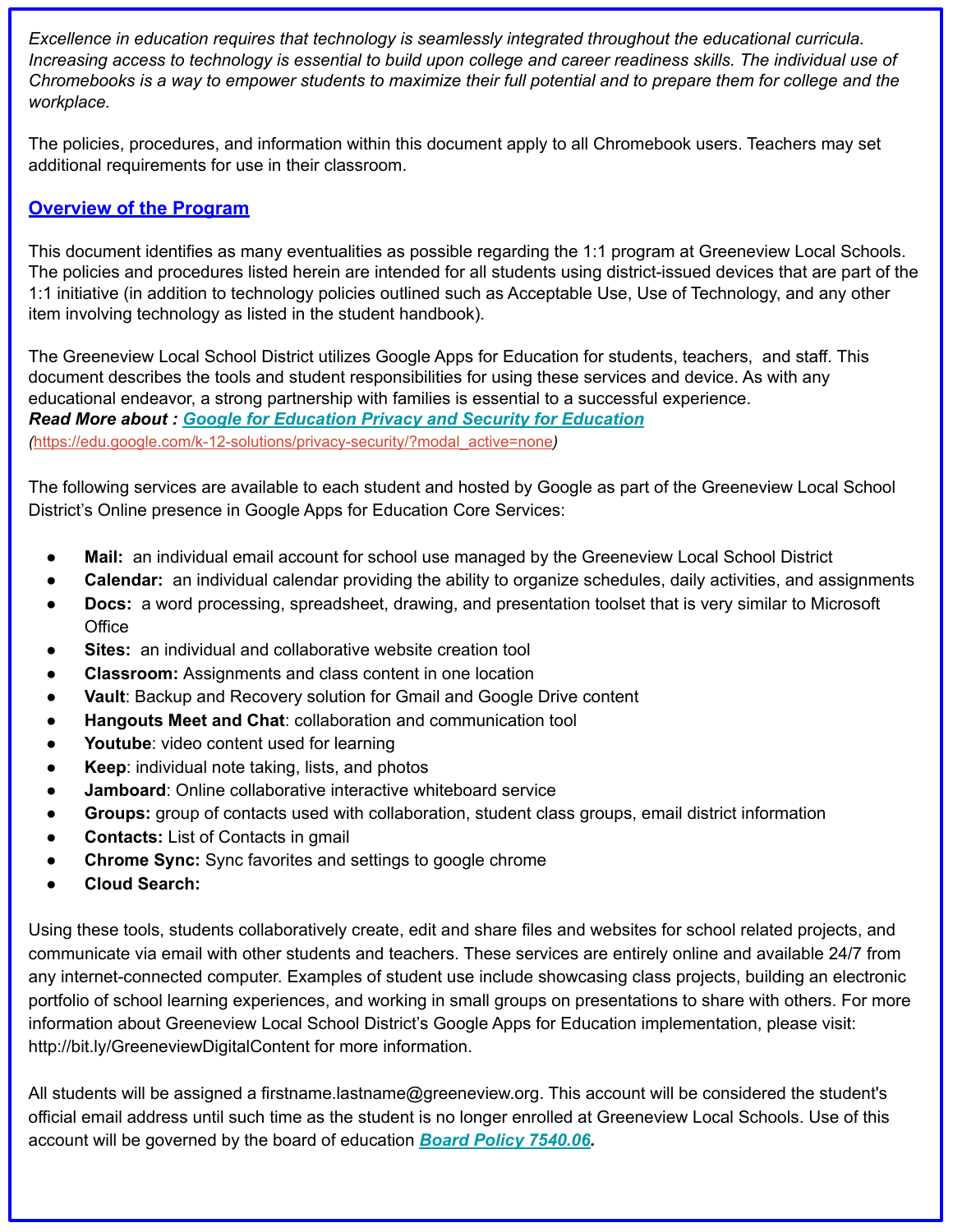#### **Content Filtering**

Our district uses "Securly" to keep students safe on their school-issued devices. Securly is a content filtering service for all district owned devices. Securly allows us to Comply with CIPA (Children's Internet Protection Act) regulations and monitor all internet activity. Securly also allows us to filter student devices that leave the district. As part of the solution, we are enabling access for parents to the free SecurlyHOME app and Parent Portal. If your student is actively using their school issued device, and you registered your parent email address in our online EMA forms you'll start to receive a weekly email report with samples of your child's online activity over the previous week. This email will have a link to download SecurlyHOME (remember to check your spam/junk folder). For more information about securly please see our GV Digital Content Guide <http://bit.ly/GreeneviewDigitalContent>or <https://www.securly.com/securly-home>

#### **Monitoring Service Self Harm/Bullying**

The District utilizes a technology monitoring service that conducts keyword searches district devices supplied to students. These searches are conducted on user web searches, "Google Chat, Docs, Gmail". Keywords may include, but are not limited to, inappropriate terms related to pornography, weapons, cyberbullying, and self-harm. These automated searches are conducted regardless of where the device is located, including school grounds, home or other location. These automated searches may be conducted regardless of the time of day, including during school hours, after hours, weekend and holidays.

Once keywords are identified on a district-issued device, a notification or "alert" will be sent to school district personnel, which may include: the Technology Department, Counselor, Principal, Assistant Principal, and Superintendent. Designated personnel will review and evaluate the alert for content and credibility. In the event an emergency response is warranted, parents and/or local police authorities may be contacted.

The District cannot and does not assume any duty or obligation to continuously monitor any notifications or alerts 24 hrs/ 365 days, but will use the monitoring service as an aid to monitor internet searches and activity. While school staff will make reasonable efforts to supervise the use of technology including the network and internet, it is impossible to supervise at all times. The District has taken available precautions to restrict access to controversial materials. However, on a global network it is impossible to control all materials and users may discover controversial information. In addition, the alerts and monitoring can serve as an aid in the prevention or detection of potential self-harm or cyberbullying, but are no guarantee.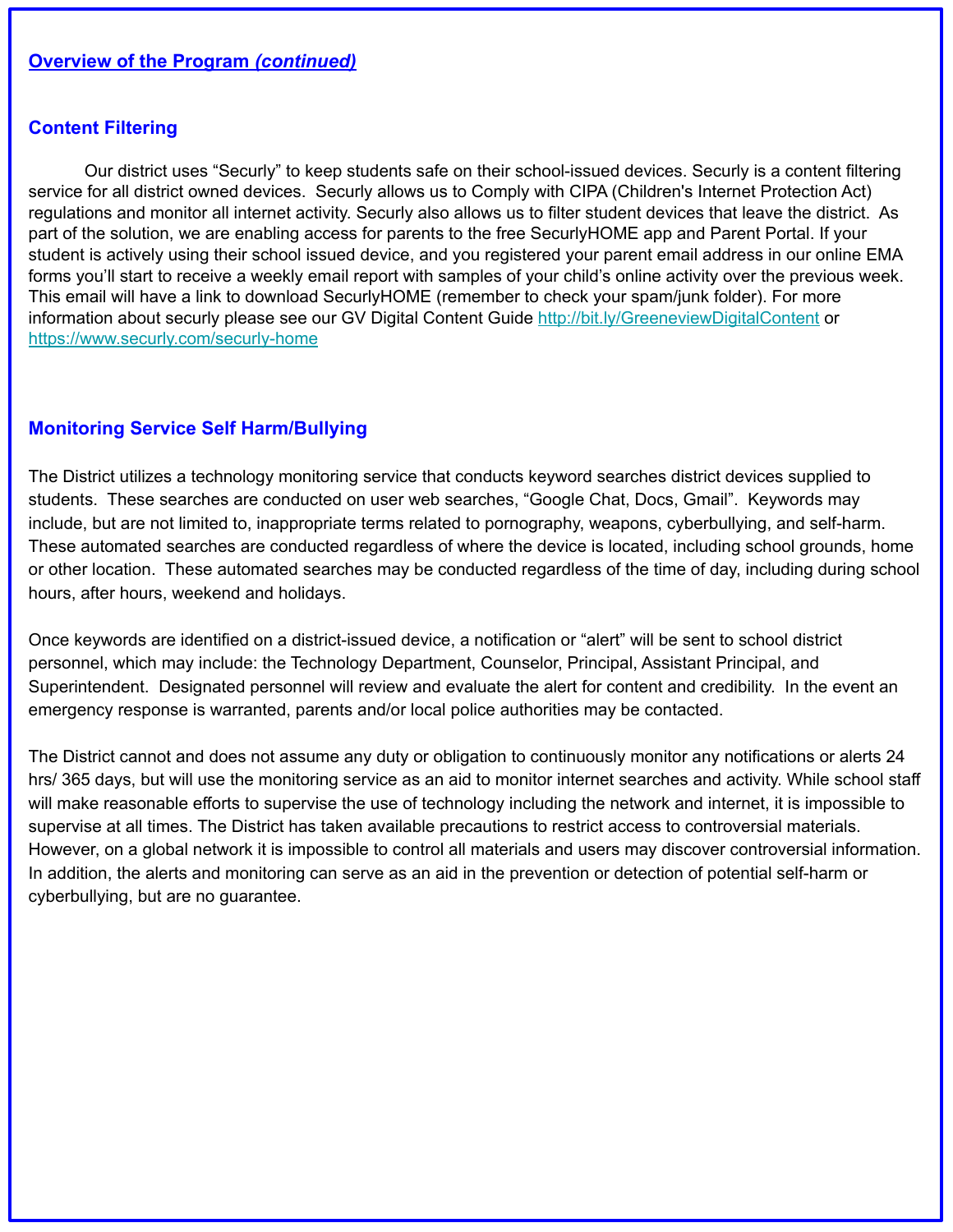#### **Parents'/Guardians' Responsibilities**

- Talk to your children about values and the standards that your children should follow on the use of the internet, just as you do on the use of all media information sources such as television, telephones, movies, and radio.
- Become increasingly active participants by asking your child/children to show you what sites they are navigating to and/or what apps are being used and how they work.
- The following resources will assist in promoting positive conversion(s) between you and your child/children regarding digital citizenship as it relates to Internet Safety, conduct, and Netiquette.

NetSmartz -<http://www.netsmartz.org/TrendsAndTopics> CommonSense Media - <https://www.commonsensemedia.org/blog/digital-citizenship> Federal Trade Commission -<https://www.consumer.ftc.gov/topics/protecting-kids-online> Greeneview's Technology Page - <http://www.greeneview.org/Content2/technology> Greeneview's Parent Technology Information -<http://www.greeneview.org/Content2/184>

# **Digital Citizenship**

School-issued devices should be used for educational purposes and students are to adhere to the AUP (Acceptable Use Policy) and all of its corresponding administrative procedures at all times. While working in a digital and collaborative environment, students should always conduct themselves as good digital citizens by adhering to the following:

**Respect Yourself**. I will show respect for myself through my actions. I will select online names that are appropriate. I will use caution with the information, images, and other media that I post online. I will carefully consider what personal information about my life, experiences, or relationships I post. I will not be obscene. I will act with integrity.

**Protect Yourself.** I will ensure that the information, images, and materials I post online will not put me at risk. I will not publish my personal details, contact details, or a schedule of my activities. I will report any attacks or inappropriate behavior directed at me while online. I will protect passwords, accounts, and resources.

**Respect Others .** I will show respect to others. I will not use electronic mediums to antagonize, bully, harass, or stalk people. I will show respect for other people in my choice of websites: I will not visit sites that are degrading to others, pornographic, racist, or inappropriate. I will not enter other people's private spaces or areas.

**Protect Others.** I will protect others by reporting abuse and not forwarding inappropriate materials or communications. I will avoid unacceptable materials and conversations.

**Respect Intellectual Property.** I will request permission to use copyrighted or otherwise protected materials. I will suitably cite all use of websites, books, media, etc. I will acknowledge all primary sources. I will validate information. I will use and abide by the fair use rules.

**Protect Intellectual Property**. I will request to use the software and media others produce. I will purchase, license, and register all software or use available free and open source alternatives rather than pirating software. I will purchase my music and media and refrain from distributing these in a manner that violates their licenses.

Additional Resources :<https://www.commonsense.org/education/digital-citizenship>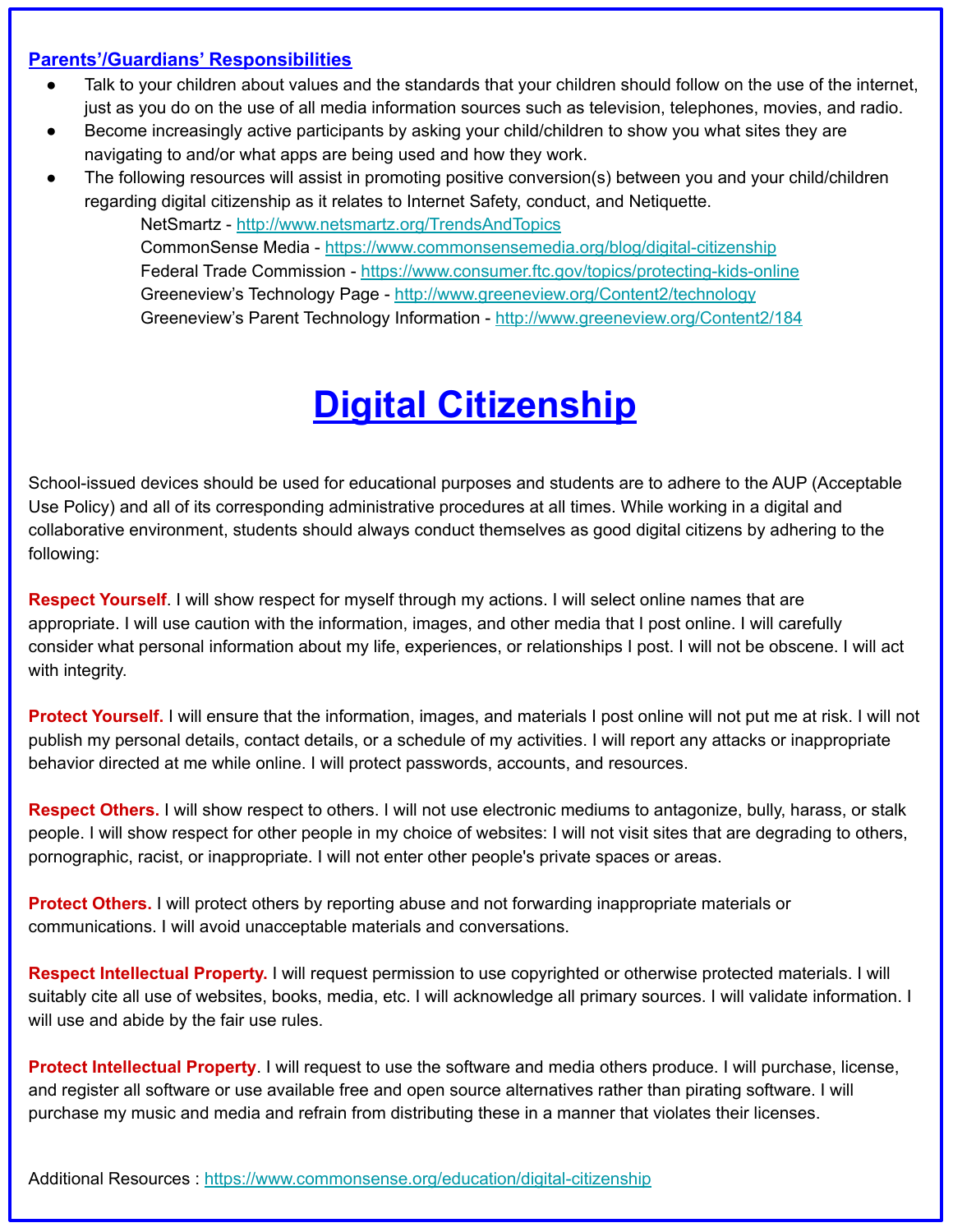#### **RECEIVING THE CHROMEBOOK:**

Chromebooks will be distributed to Greeneview High School freshman students at the beginning of each school year. Starting August 2018 High School students will be given a school-issued device. If it is deemed that the device is unable to meet learning needs of a student due to extenuating circumstances, the district will work with the Technology Director to help find a device that is more suitable. The information in this handbook will be shared in a variety of ways to help students understand how to use and protect their Chromebooks.

The following items and accessories will be distributed and recorded in the district inventory System:

- Chromebook with Greeneview Local Schools identification and barcode affixed to device, which must not be removed
- Charging cord with AC Adapter power block
- Protective case

#### **RETURNING THE CHROMEBOOK:**

All Chromebooks will be returned at the end of each school year including the case and charging cord. Students will retain the same Chromebook for four years. I**f the Chromebook issued to the student is not returned at the end of the year or after a student withdraws, law enforcement will be notified and the Chromebook will be considered stolen property**. **The device will be disabled (deemed unusable) and \$255 will be applied to the student account.**

#### **TAKING CARE OF THE CHROMEBOOK:**

Care of the Chromebook is the responsibility of the student. In the event that a Chromebook fails to work properly or is damaged, students should take the Chromebook to the technology department or email helpdesk@greeneview.org, where the repair process will begin.

## *Do not take district owned Chromebooks to an outside computer service for any type of repairs or maintenance.*

### **General Guidelines**

- The Device is school property until graduation. All users will follow the Acceptable Use Policy for **Technology**
- Students will not have food or drink near the Chromebook.
- Students will exercise care when inserting and removing all cords, cables, and accessories and will avoid pressure against the screen.
- While walking in the hallway, the Chromebook will be in the closed, district-provided case.
- Students must not carry the Chromebook by the screen or with the screen open.
- No stickers or adhesives or writing should be made to the exterior of the Chromebook.
- Students must not leave the Chromebook in an area of extreme temperature (such as a car).
- When students are not using their Chromebook, they should store them in their locked locker or in a secure classroom designated by a teacher.
- Students will take their Chromebooks home every day and bring to school fully charged. It is advised that students set up a charging routine at home for this purpose.
- Chromebooks will not always have the opportunity to be charged at school.
- All screensavers and backgrounds must be school appropriate.
- Only use a clean, soft cloth to clean the screen, cleansers of any type must not be used.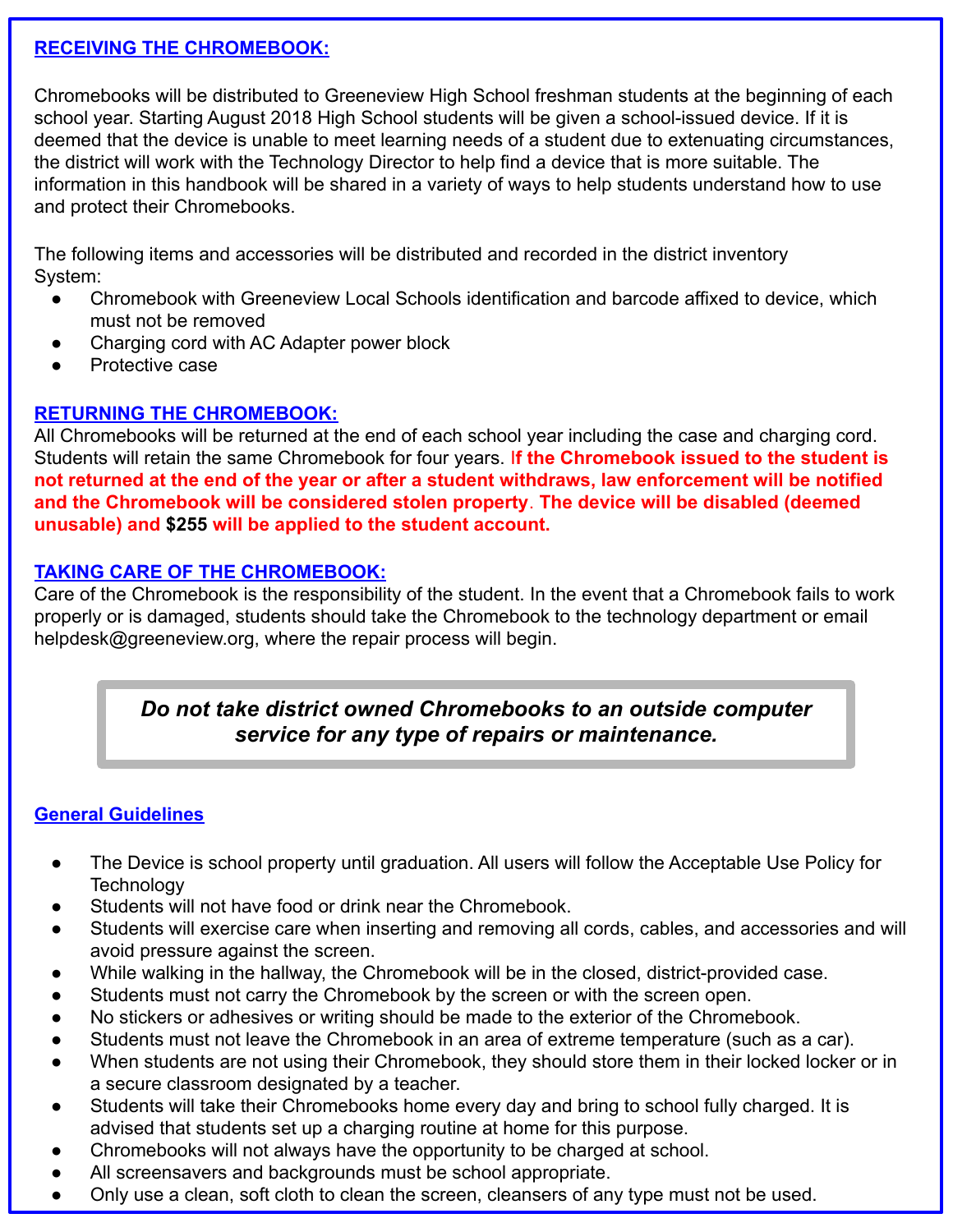#### **USING THE CHROMEBOOK AT SCHOOL**

Students will be expected to bring their Chromebooks to every class unless told by their teachers not to do so. If the student's Chromebook is left at home, they will be issued a loaner Chromebook from the library, if available. Students should return loaners to the library by 2:30 pm each day. Failure to return the device will result in the cost of the device being added to the student's school fees and the possibility of law enforcement being contacted.

#### **Chromebooks under repair**

When a student's Chromebook is in for repair, he/she will be issued a Chromebook from the library to use until it is repaired. These Chromebooks may be checked out for home use on an as needed basis and must be approved by district administration or a library staff member. The same expectations apply to Chromebooks on loan during repair periods as for Chromebooks issued to students at the beginning of the year.

#### **Device Security**

Students will keep the device stored in a secure place. For example, the Chromebook will be in a locked locker during the school day, or in a secure place assigned by a coach or advisor during athletic events, games, practices, and trips. Unattended Chromebooks will confiscated by school personnel as protection against theft.

#### **Sound**

Students will keep their sound muted unless a teacher gives permission for it to be on for instructional purposes. Students may have headphones or earbuds to use when sound is necessary at the discretion of the teacher.

#### **Printing**

Students are highly encouraged to send documents electronically to their teachers to avoid using unnecessary paper and ink. Printing to student printers is allowed for special circumstances, such as process papers, visuals for presentations, IEP accommodations, etc. Students will be issued a pin and given information and instructions on printing with the device at school.

#### **Account Access**

In order to gain access to the district network, students should log in with their Greeneview School District account. Students should only use their account. Use of another student's account is prohibited under the District Acceptable Use Policy.

#### **Accessories**

Though not required, students may purchase accessories such as, mice, keyboard covers, etc. However, the chromebook must remain in the district-provided case.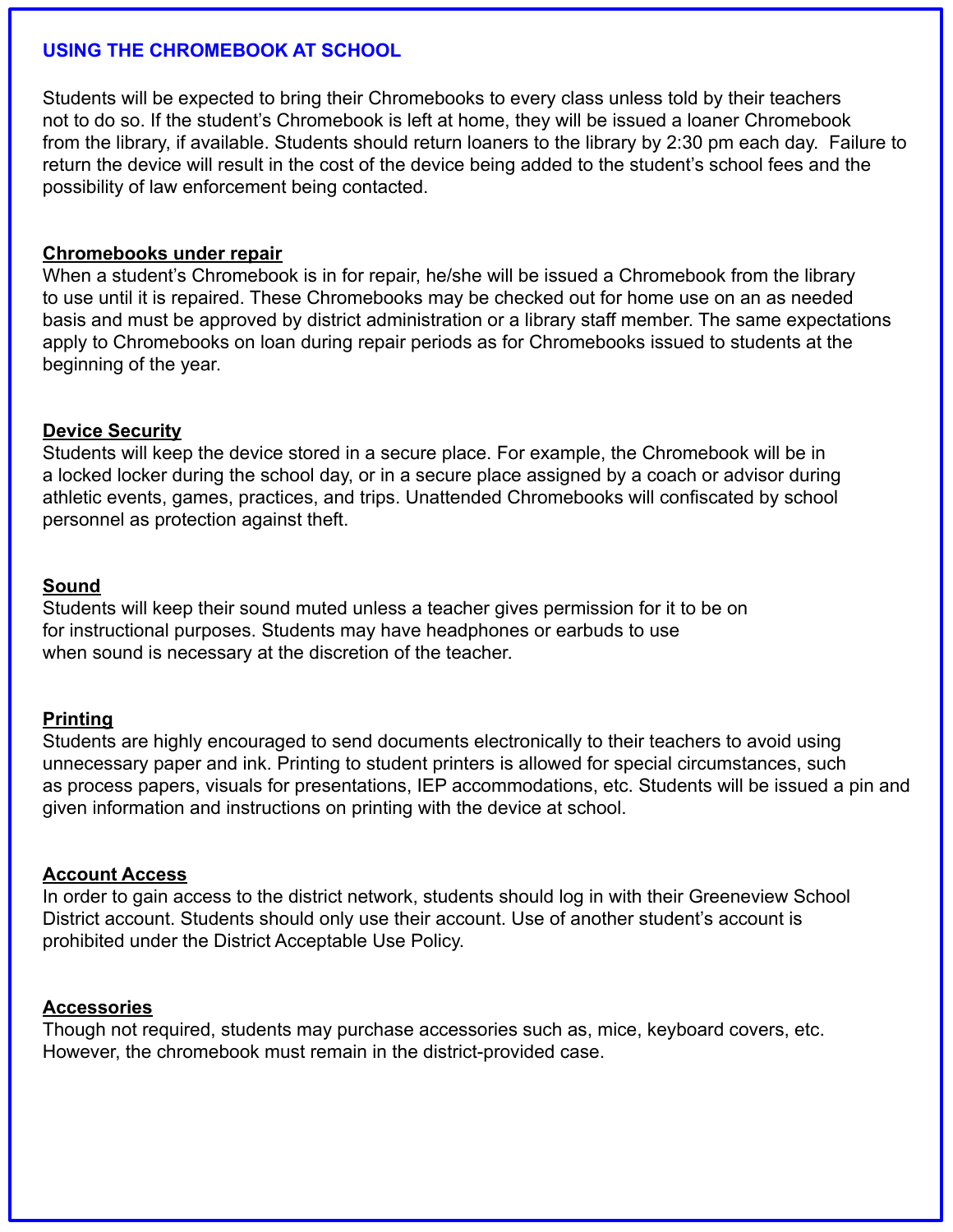#### **REPAIRING/REPLACING THE CHROMEBOOK**

#### **Vendor Warranty**

For newly issued devices to freshmen, the equipment vendor has a one-year hardware warranty on the Chromebook. The vendor warrants the Chromebook from defects in materials and workmanship. This limited warranty covers normal use, mechanical breakdown or faulty construction, and will provide normal replacement parts necessary to repair or replace the Chromebook. The vendor warranty does not warrant against damage caused by misuse, abuse or accidents. All repairs or replacements will be handled through the Technology Department.

Higher Grounds Protective Cases provided for the device are covered by a 5 year limited warranty, any defects including zipper, thread falling apart, rubber bumpers falling out, straps breaking can be covered under the warranty by providing the original case to Greeneviews Technology Department.

#### **Chromebook Damage / Repair**

Parent/guardians are responsible for any repairs needed to the Chromebook beyond the normal warranty or repair covered by the district. To help alleviate potential costs, the District will offer 1st time repair to the Chromebook from accidental damage up to \$50.00 at no charge, per year. This will cover a damaged screen. Parents/Students/Guardians will be responsible for payment of repairs or replacements beyond the 1st time replacement outside of the vendor warranty.

One repair will be done up to \$50.00, one time under the district, with no deductible as long as the device wasn't intentionally damaged. This does **NOT** cover water damage. Subsequent damage to the device will be the responsibility of the student/parent/guardian.

### *Do not take district owned Chromebooks to an outside computer service for any type of repairs or maintenance.*

#### **District Repair Coverage (Per Year)**

First repair - **Free** up to \$50.00 (*as long as further evaluation shows that the device was not intentionally damaged*) **Costs after 1st Repair with in a yea**r 2nd Damage - **\$50** 3rd Damage **- \$100**

**Note: If the Chromebook is damaged beyond repair, the student/parent/guardian is responsible for the full cost \$200 of replacement. Lost power bricks, cases and cords are not covered by the district. replacement items must be purchased from the district.**

#### **List of Replacement Parts not Covered by the District**

Charging Power Brick - \$25.00 Replacement Case (including all parts of the case) - \$35.00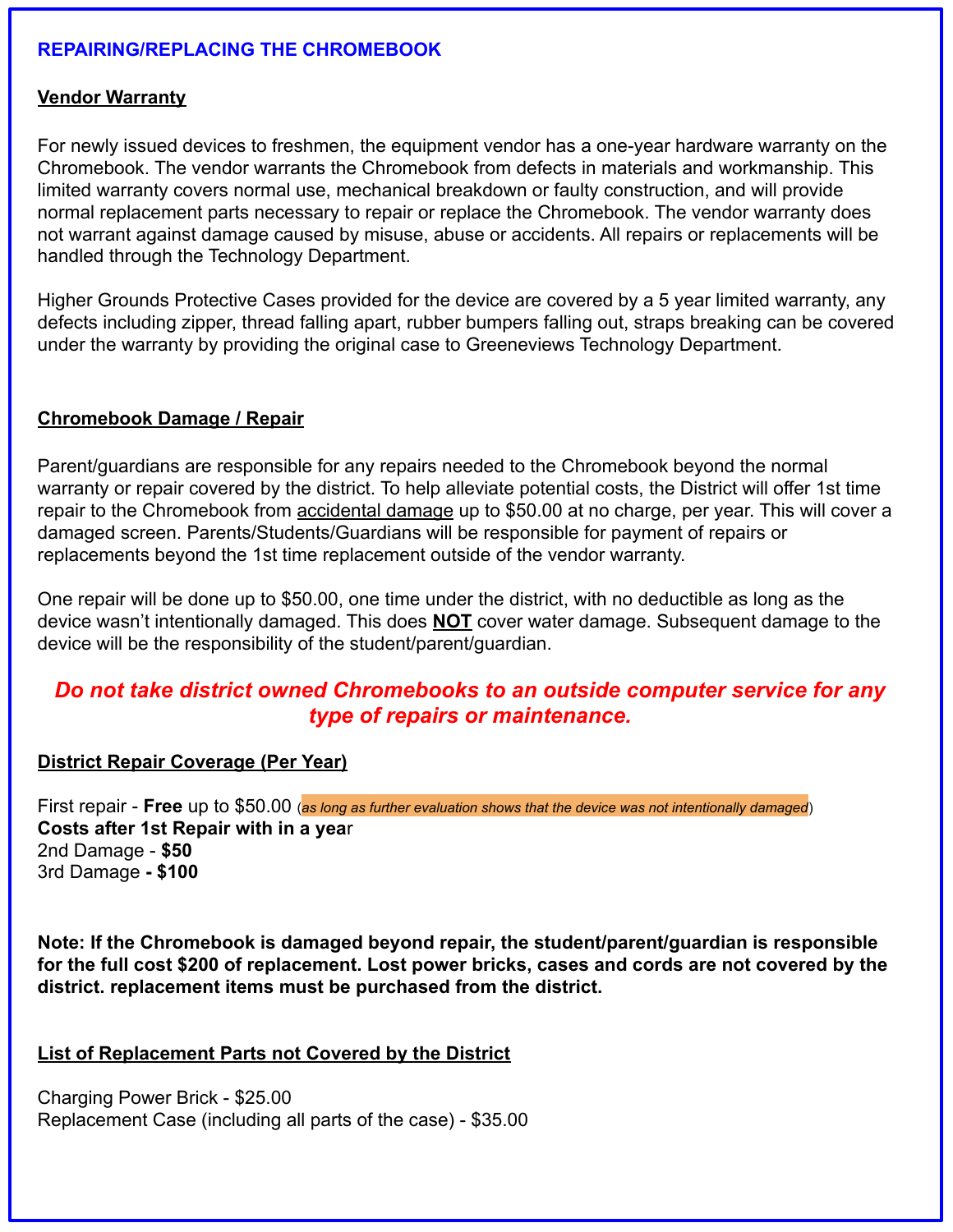

# **Acceptable Use Policy (AUP)**

#### **Computer Technology and Networks (7540) <http://neola.com/greeneview-oh/search/policies/po7540.htm>**

Computer use at Greeneview Schools is encouraged and made available to students for educational purposes. The school retains the ownership of all hardware and software. The school reserves the right to inspect copies, and/or delete all files and records created or stored on school owned computers. Students must observe the following guidelines. Failure to do so will result in penalties as may coincide with the list of disciplinary infractions or as determined by school officials.

1. Files stored on school computers are restricted to school related assignments only; personal files may not be stored.

2. Network password security is the responsibility of the student.

3. Students shall not (without authorization) copy, damage, or alter in any way, hardware and software. Students shall not, without authorization, delete a file or knowingly introduce a computer virus into any school computer, computer system, or other electronic device.

4. Students shall not use or alter another person's password, files, or directories. Students aiding teachers are restricted to using programs selected by the teacher/instructor.

5. All non-school software and diskettes must be checked for viruses and approved for use by a network administrator/teacher/instructor before being used on any school computer and are subject to inspection and approval by school personnel at any time.

6. Use of all telecommunications is restricted to school related projects and must be supervised by the teacher/instructor/network administrator.

7. Internet or other "net" users must complete an Internet Consent Form, which must be approved before using the net.

8. No student shall attempt to establish computer contact into or with any school district restricted computer net (LAN's), or any other unauthorized databases, sites, or other computers.

9. There is to be no food or drink around computers.

#### **Internet Use Policy (7540.03)**

#### **<http://neola.com/greeneview-oh/search/policies/po7540.03.htm>**

The Internet and World Wide Web are tremendous resources for research and communication. Teachers and students can access a world of information from their classroom computers. Resources in the classroom and the school library media center have been carefully selected for accuracy, quality, and age appropriateness. This is not the case with information on the Internet. Some of the information is up-to-date and very useful, and some of it is inaccurate and totally inappropriate for student use. Therefore, it is necessary for students to adhere to the following guidelines.

1. Students will use and visit only school appropriate educational sites and will assume the responsibility of immediately exiting inappropriate sites that they visit inadvertently.

2. Students will use the Internet for school purposes only. General "surfing" and visiting chat rooms is not permitted; unsupervised surfing is not permitted.

3. Elementary students will use only the sites that the teacher has previewed and/or bookmarked for class use.

4. Students should be polite and use appropriate language when on the electronic network.

5. Students will not reveal their personal or school address, telephone number, or other information on the Internet.

6. Students will adhere to all copyright laws and other applicable laws. The copying or transferring of copyrighted materials is illegal. Sources of information must be properly cited.

7. Students are not permitted to download programs. This is to protect our network from computer viruses.

8. Students are responsible for any damage of hardware or software.

9. Students will not be permitted to access the Internet through any personal electronic device, laptops, phones, etc.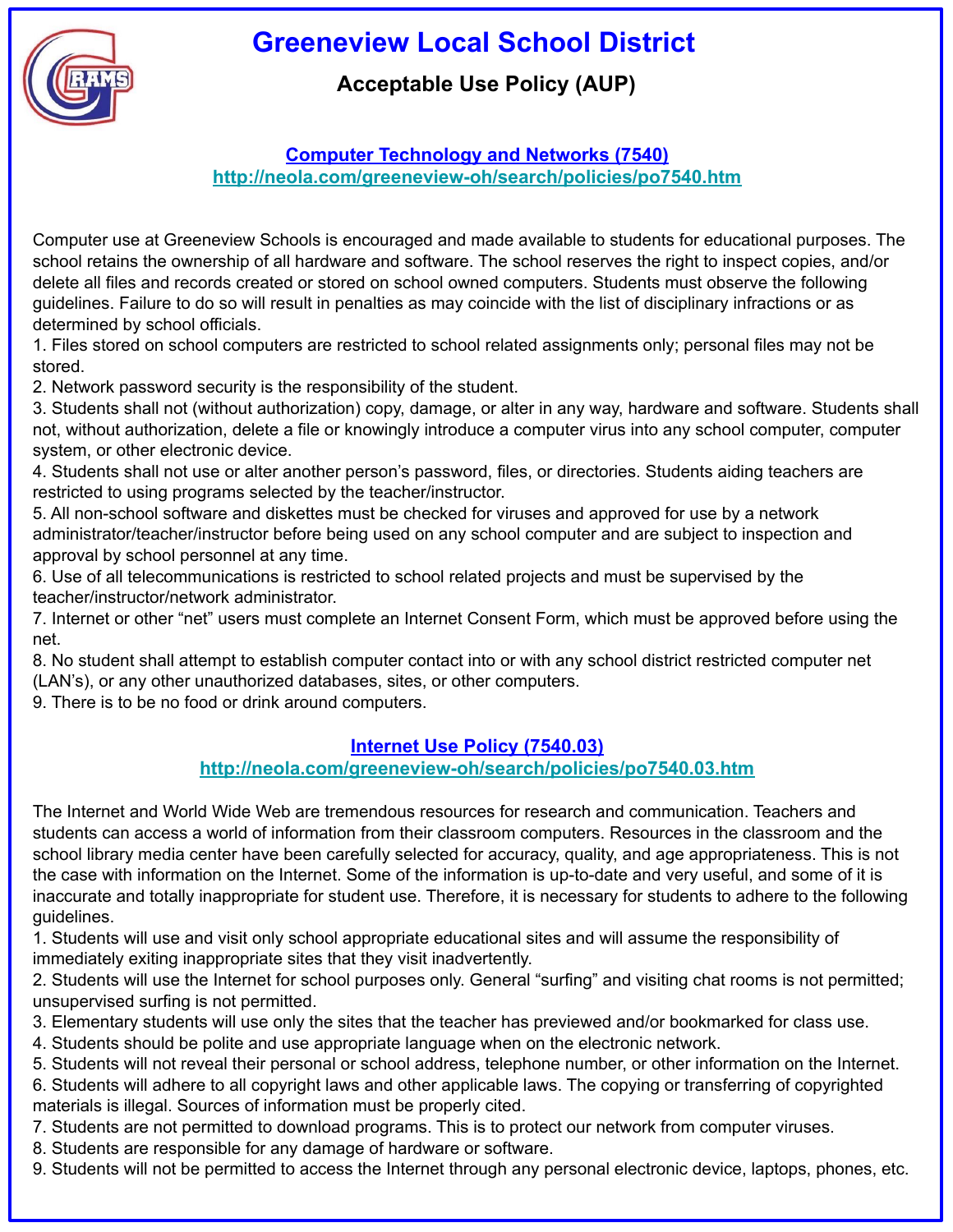

## **Acceptable Use Policy (AUP)**

#### **Web Content, Services, and Apps (7540.02)**

**<https://www.boarddocs.com/oh/grnvw/Board.nsf/goto?open&id=AZPRJS575A63>**

The Board of Education authorizes staff members and students to create web content, apps and web services (see Bylaw 0100 Definitions) that will be hosted by the Board on its servers or District-affiliated servers and published on the Internet.

The web content, services and apps must comply with State and Federal law (e.g., copyright laws, Children's Internet Protection Act (CIPA), Section 504 of the Rehabilitation Act of 1973 (Section 504), Americans with Disabilities Act (ADA), and Children's Online Privacy Protection Act (COPPA)), and reflect the professional image/brand of the District, its employees, and students. Web content, services and apps must be consistent with the Board's Mission Statement and staff-created web content, services and apps are subject to prior review and approval of the Superintendent before being published on the Internet and/or utilized with students.

Student-created web content, services and apps are subject to Policy 5722 - School-Sponsored Student Publications and Productions. The creation of web content, services and apps by students must be done under the supervision of a professional staff member.

The purpose of web content, services and apps hosted by the Board on its servers or District-affiliated servers is to educate, inform, and communicate. The following criteria shall be used to guide the development of such web content, services and apps:

#### **Educate**

Content should be suitable for and usable by students and teachers to support the curriculum and the Board's Objectives as listed in the Board's Strategic Plan.

#### **Inform**

Content may inform the community about the school, teachers, students, or departments, including information about curriculum, events, class projects, student activities, and departmental policies.

#### **Communicate**

Content may communicate information about the plans, policies and operations of the District to members of the public and other persons who may be affected by District matters.

The information contained on the Board's website(s) should reflect and support the Board's Mission Statement, Educational Philosophy, and the School Improvement Process.

When the content includes a photograph or information relating to a student, the Board will abide by the provisions of Policy 8330 - Student Records.

All links included on the Board's website(s) or web services and apps must also meet the above criteria and comply with State and Federal law (e.g. copyright laws, CIPA, Section 504, ADA, and COPPA). Nothing in this paragraph shall prevent the District from linking the Board's website(s) to 1) recognized news/media outlets (e.g., local newspapers' websites, local television stations' websites) or 2) to websites, services and/or apps that are developed and hosted by outside commercial vendors pursuant to a contract with the Board. The Board recognizes that such third party websites may not contain age-appropriate advertisements that are consistent with the requirements of Policy 9700.01, AG 9700B, and State and Federal law.

Under no circumstances is District-created web content, services or apps, to be used for commercial purposes, advertising, political lobbying or to provide financial gains for any individual. Included in this prohibition is the fact no web content contained on the District's website may: 1) include statements or other items that support or oppose a candidate for public office, the investigation, prosecution or recall of a public official, or passage of a tax levy or bond issue; 2) link to a website of another organization if the other website includes such a message; or 3) communicate information that supports or opposes any labor organization or any action by, on behalf of, or against any labor organization.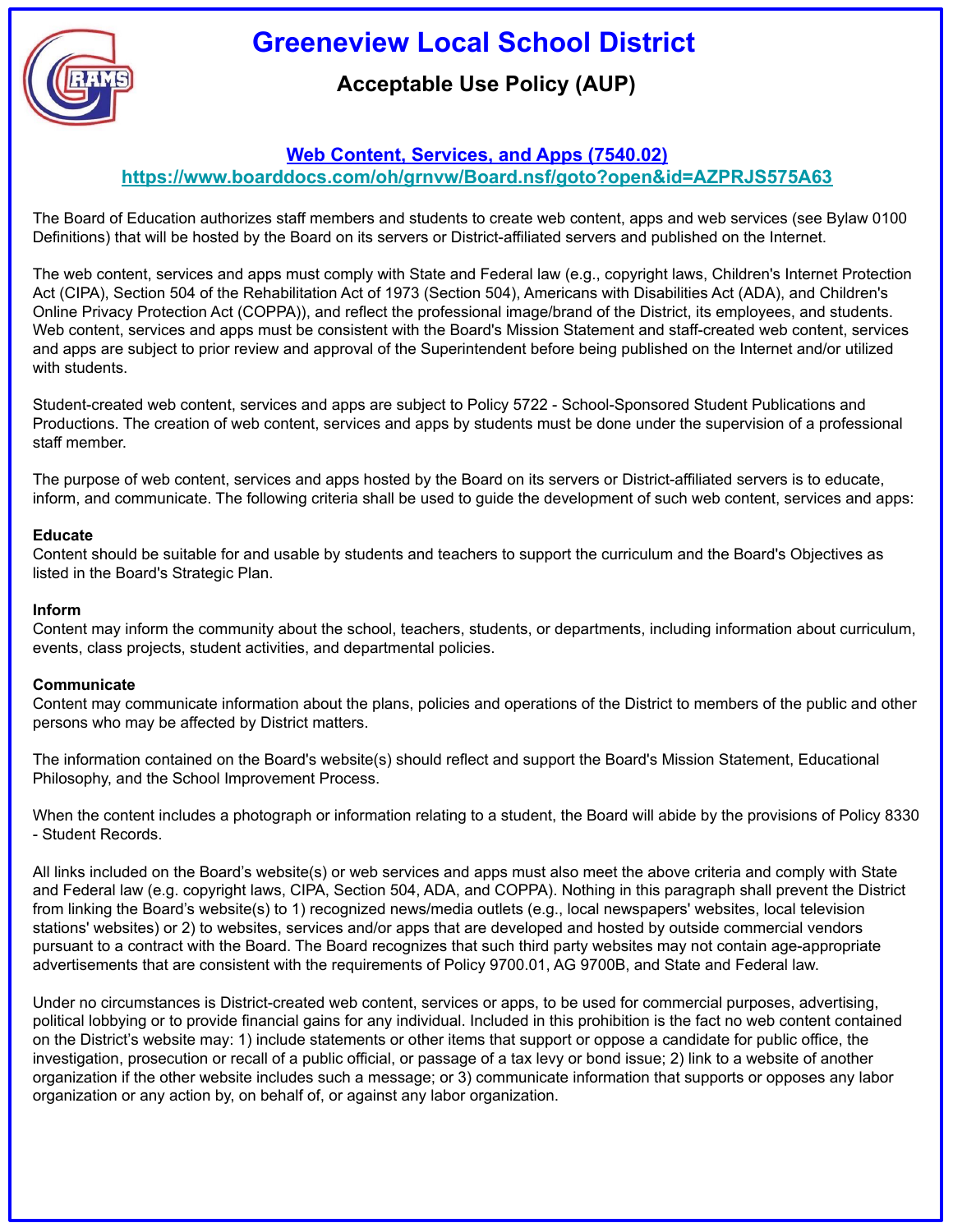



## **Acceptable Use Policy (AUP)**

# *-Continued-*

#### **Web Content, Services, and Apps (7540.02)**

**<https://www.boarddocs.com/oh/grnvw/Board.nsf/goto?open&id=AZPRJS575A63>**

Under no circumstances is staff member-created web content, services or apps, including personal web pages/sites, to be used to post student progress reports, grades, class assignments, or any other similar class-related material. Employees are required to use the Board-specified website, service or app (e.g., Progressbook) for the purpose of conveying information to students and/or parents.

Staff members are prohibited from requiring students to go to the staff member's personal web pages/sites (including, but not limited to, their Facebook, Instagram, Pinterest pages) to check grades, obtain class assignments and/or class-related materials, and/or to turn in assignments.

Unless the web content, service or app contains student personally-identifiable information, Board websites, services or apps that are created by students and/or staff members that are posted on the Internet should not be password protected or otherwise contain restricted access features, whereby only employees, student(s), or other limited groups of people can access the site. Community members, parents, employees, staff, students, and other website users will generally be given full access to the Board's website(s), services and apps.

Web content, services and apps should reflect an understanding that both internal and external audiences will be viewing the information.

School website(s), services and apps must be located on Board-owned or District-affiliated servers.

The Superintendent shall prepare administrative guidelines defining the rules and standards applicable to the use of the Board's website and the creation of web content, services and apps by staff and students.

The Board retains all proprietary rights related to the design of web content, services and apps that are hosted on Board-owned or District-affiliated servers, absent written agreement to the contrary.

Students who want their class work to be displayed on the Board's website must have written parent permission and expressly license its display without cost to the Board.

Prior written parental permission is necessary for a student to be identified by name on the Board's website.

Instructional Use of Web Services and Apps

 The Board authorizes the use of web services and/or apps to supplement and enhance learning opportunities for students either in the classroom or for extended learning outside the classroom.

A teacher who elects to supplement and enhance student learning through the use of web services and/or apps is responsible for verifying/certifying to the Technology Director that the web service or app has a FERPA-compliant privacy policy, and it complies with all requirements of the Children's Online Privacy Protection Act (COPPA) and the Children's Internet Protection Act (CIPA).

The Board further requires the use of a Board-issued e-mail address in the login process.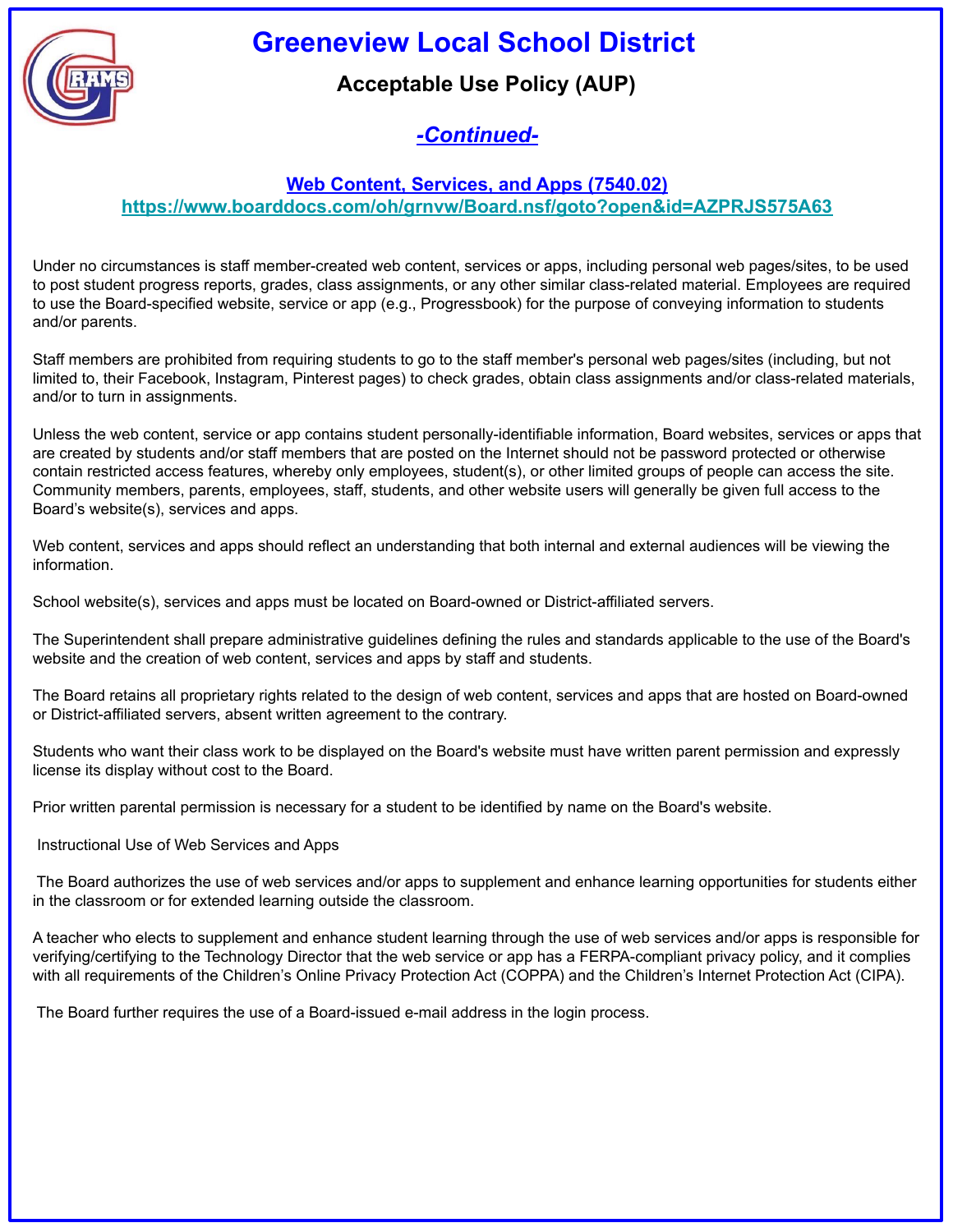

## **Acceptable Use Policy (AUP)**

#### **District-Issued Student Email Account (7540.06)**

**<http://www.boarddocs.com/oh/grnvw/Board.nsf/goto?open&id=AZPRJW575A68>**

Students assigned a school e-mail account are required to utilize it for all school-related electronic communications, including those to staff members and individuals and/or organizations outside the District with whom they are communicating for school-related projects and assignments. Further, as directed and authorized by their teachers, they shall use their school-assigned e-mail account when signing-up/registering for access to various online educational services, including mobile applications/apps that will be utilized by the student for educational purposes.

This policy and any corresponding guidelines serve to establish a framework for student's proper use of e-mail as an educational tool

Personal e-mail accounts on providers other than the District's e-mail system may be blocked at any time if concerns for network security, SPAM, or virus protection arise. Students are expected to exercise reasonable judgment and prudence and take appropriate precautions to prevent viruses from entering the District's network when opening or forwarding any e-mails or attachments to e-mails that originate from unknown sources.

Students shall not send or forward mass e-mails.

#### **Unauthorized E-mail**

The Board does not authorize the use of its Technology Resources, including its computer network ("network"), to accept, transmit, or distribute unsolicited bulk e-mail sent through the Internet to network e-mail accounts. In addition, Internet e-mail sent, or caused to be sent, to or through the network that makes use of or contains invalid or forged headers, invalid or non-existent domain names, or other means of deceptive addressing will be deemed to be counterfeit. Any attempt to send or cause such counterfeit e-mail to be sent to or through the network is unauthorized. Similarly, e-mail that is relayed from any third party's e-mail servers without the permission of that third party, or which employs similar techniques to hide or obscure the source of the e-mail, is also an unauthorized use of the network. The Board does not authorize the harvesting or collection of network e-mail addresses for the purposes of sending unsolicited e–mail. The Board reserves the right to take all legal and technical steps available to prevent unsolicited bulk e-mail or other unauthorized e-mail from entering, utilizing, or remaining within the network. Nothing in this policy is intended to grant any right to transmit or send e-mail to, or through, the network. The Board's failure to enforce this policy in every instance in which it might have application does not amount to a waiver of its rights.

Unauthorized use of the network in connection with the transmission of unsolicited bulk e-mail, including the transmission of counterfeit e-mail, may result in civil and criminal penalties against the sender and/or possible disciplinary action.

#### **Authorized Use and Training**

Pursuant to Policy 7540.03, students using the District's e-mail system shall acknowledge their review of, and intent to comply with, the District's policy on acceptable use and safety annually.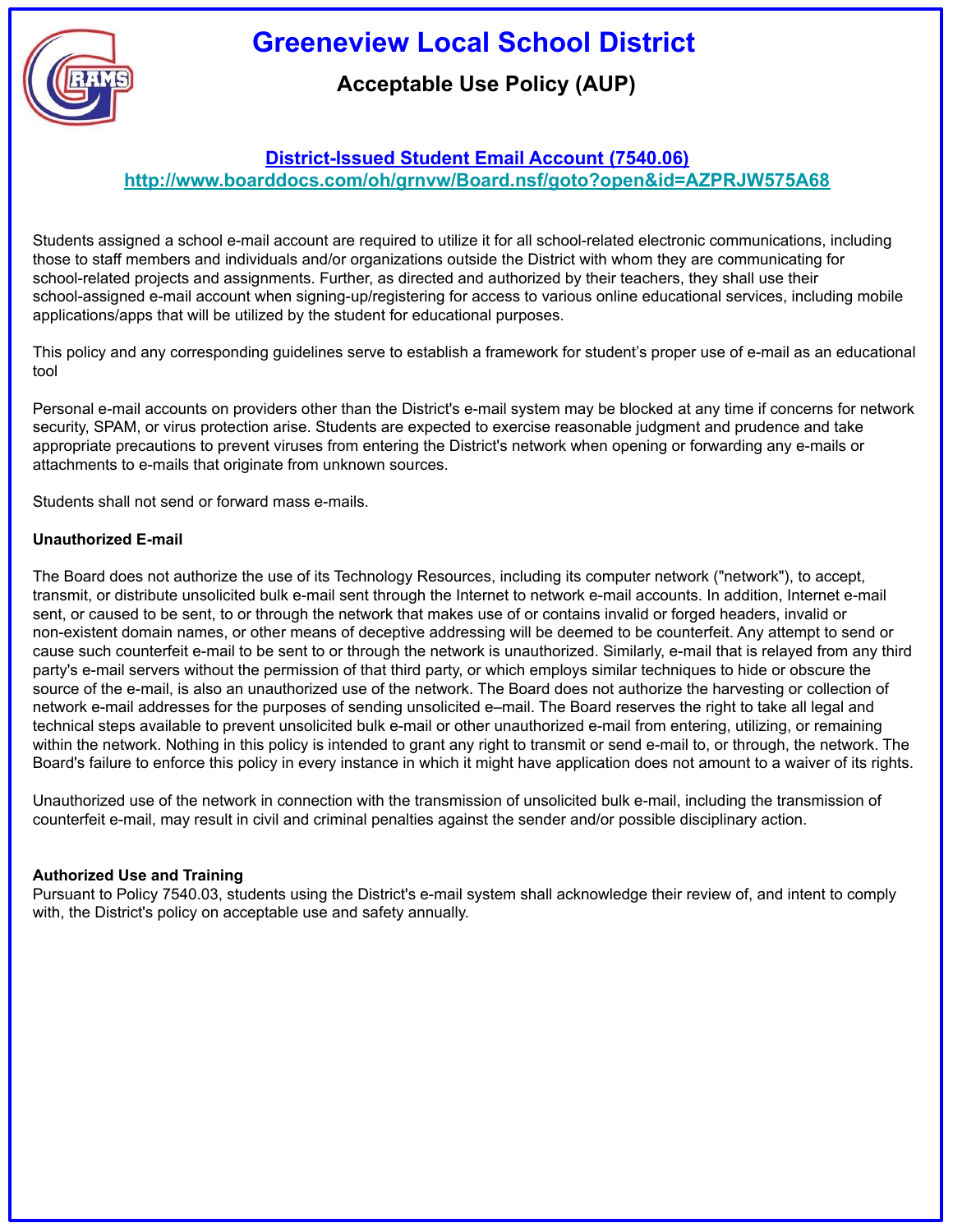## **CHROMEBOOK FAQs**

#### **Q: What is a Chromebook?**

**A:** A Chromebook is like a laptop but instead of having Windows or iOS operating systems, Chromebooks run off Google Chrome. Through Chrome, students can type documents, use spreadsheets, create presentations and more. They can access all of their work from any computer that connects to the Internet.

#### **Q: Do you need Internet access to use a Chromebook?**

**A:** Some offline functions are able to be used with a Chromebook, but it works the best if you have a WIFI Signal.

#### **Q: Do Chromebooks come with Internet Filtering Software?**

**A:** Yes, Chromebooks will be installed with a filtering software while being used on the districts network as well as outside the districts network including at home.

#### **Q: Do Chromebooks need virus protection?**

**A:** Because of how they are designed, no virus protection is needed.

#### **Q: What is the expected battery life?**

**A:** Chromebooks have a rated battery life of 9-13 hours. However, we do expect that students charge them each evening to ensure maximum performance during the school day. Battery life may also be affected by the age of the Chromebook.

#### **Q: What if I don't want my student to bring their Chromebook home?**

**A:** Students should take their Chromebook home every night. They also must ensure that their Chromebook is charged every night so it is ready to use the next day.

#### **Q: Will students be allowed to take their Chromebooks home over the summer?**

**A:** Chromebooks will be returned during the last two weeks of school and not allowed to take home over the summer. Students attending summer school will have access to Chromebooks, but not allowed to take them home.

#### **Q: Home Internet Access?**

**A:** Students are allowed to setup access to home wireless networks. This will assist students with the ability to complete, retrieve, access, etc. educational content used in classes with the chromebook successfully.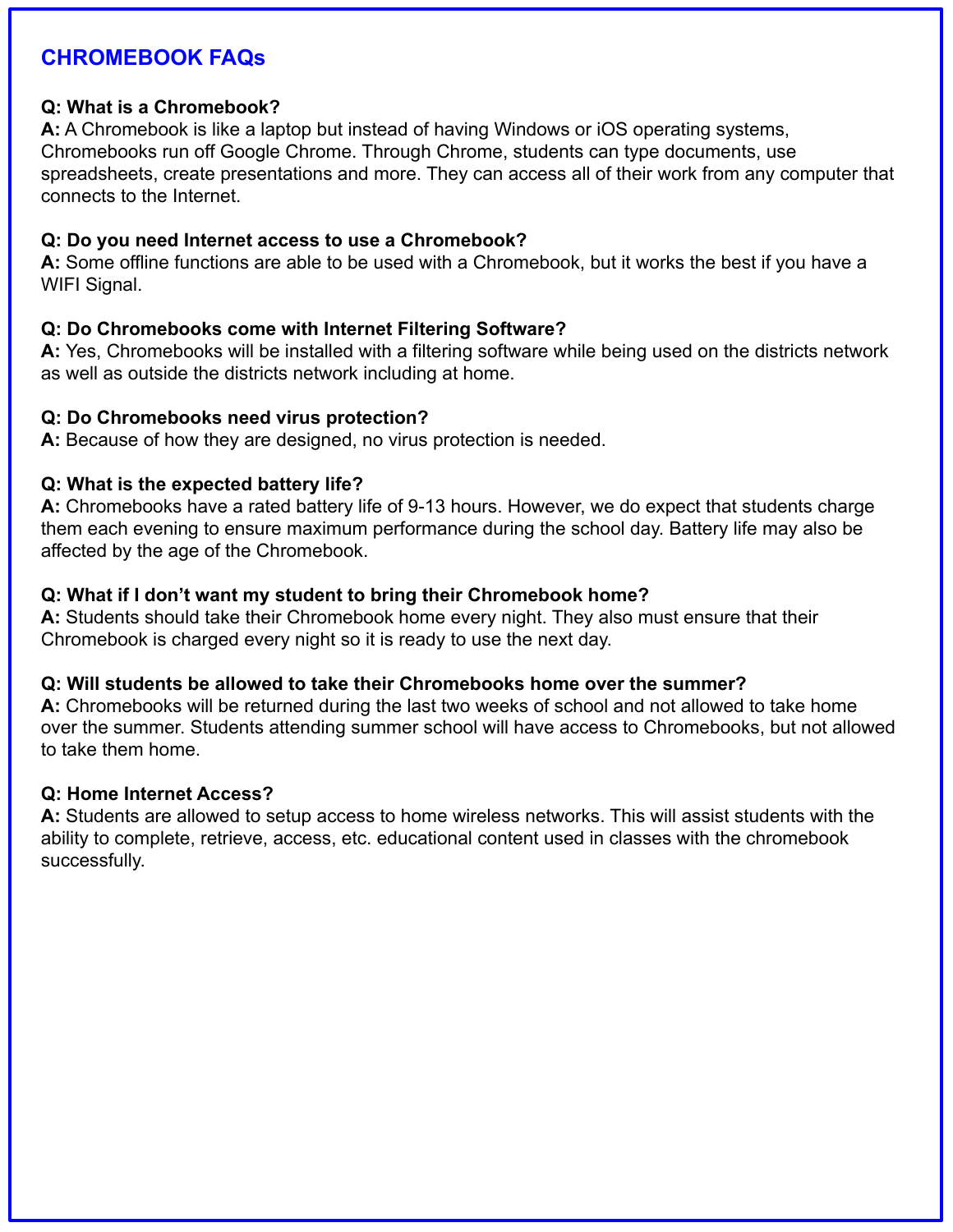# **What Is CIPA, COPPA, and FERPA?**

**<https://tech.ed.gov/privacy/>**

### **CIPA**

*Children's Internet Protection Act*

- Schools provide filtering to help protect students from harmful materials such as obscene images.
- For more information visit <https://www.fcc.gov/consumers/guides/childrens-internet-protection-act>

#### **FERPA**

- **Family Educational Rights and Privacy Act**
- Parents and Students have access to:
	- Grades
	- Student ID
	- Attendance Data
	- Photos
- Schools cannot share student records with other students or parents without parent permission.
- For more information visit <https://ed.gov/policy/gen/guid/fpco/ferpa/index.html?src=rn>

#### **COPPA**

Under federal law, the Child Online Privacy Protection Act requires commercial websites or online services marketed to children under 13 to notify and gain permission from a parent or guardian before collecting data on that child. Schools may act in *loco parentis* (in place of a parent) for educational tools that the district has entered into a contract with. The Greeneview Local School District has contracted with the following operators; Google Apps for Education. Upon entering the district, all students will receive accounts through these online services. To learn more about COPPA, please visit [FTC.gov](https://www.ftc.gov/tips-advice/business-center/guidance/complying-coppa-frequently-asked-questions#Schools)

In addition to contracted educational services, classrooms will be utilizing other web tools and apps to further enhance your child's learning experience. Some of these may ask students to create an account using personal, identifiable information such as a name and school email address. A list of commonly used educational tools has been made available online for parents to view on the district's website. <http://www.greeneview.org/Content2/186>

The law permits schools to collect parental notice and permission for students under 13 to access these web tools and apps. This eliminates the need for operators to collect parent notification individually. A parent or guardian signature on the Greeneview Local School District agreement constitutes consent for the Greeneview Local School District to provide personally identifying information for the child consisting of: first name, last name, email address and username for educational tools and services including, but not limited to: those posted on greeneview.org website. <http://www.greeneview.org/Content2/186>

### **Google for Education Privacy and Security**

**Read More about** *: [Google for Education Privacy and Security for Education](https://edu.google.com/k-12-solutions/privacy-security/?modal_active=none)*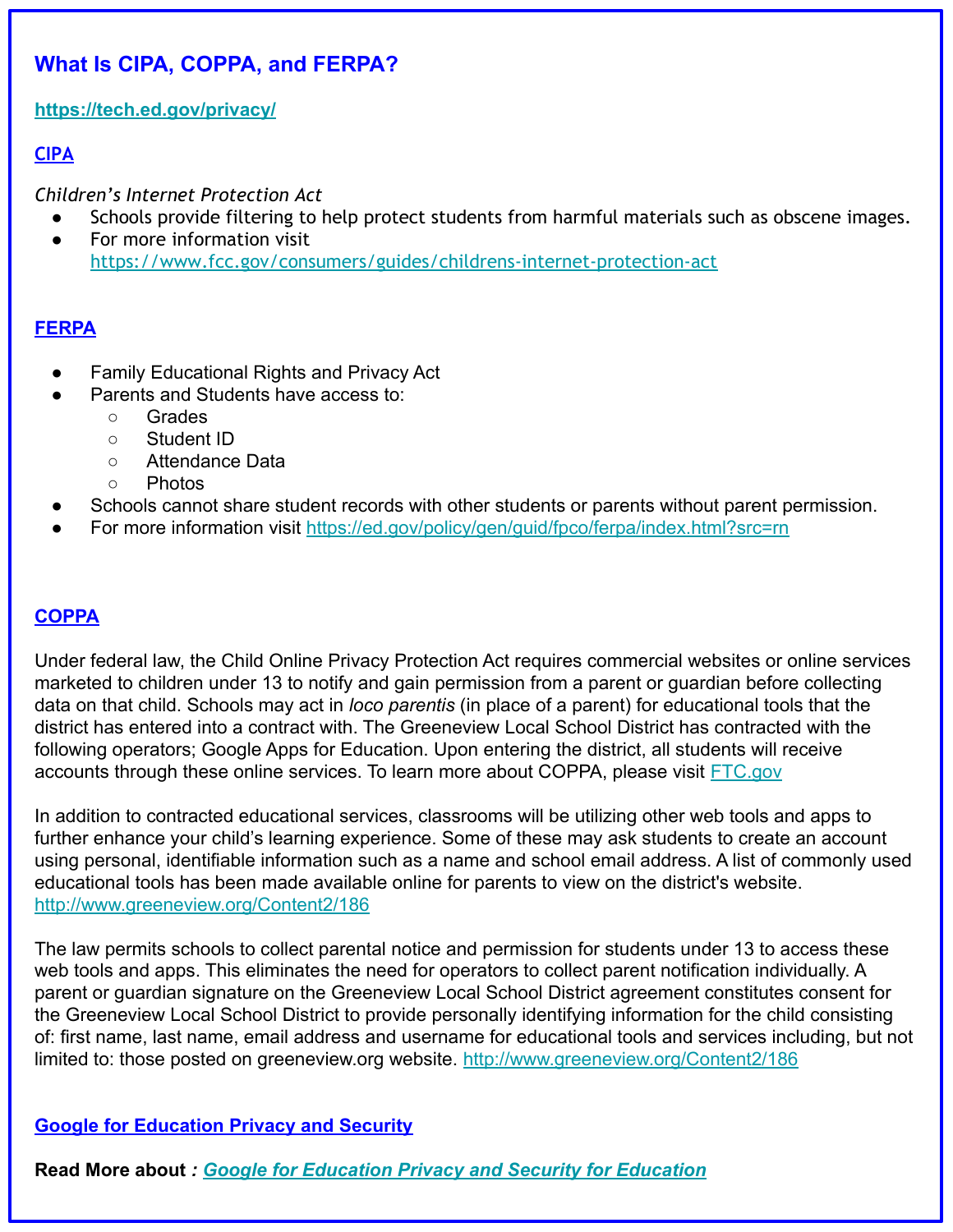#### **Student Pledge:**

- I will take care of my Chromebook.
- I will never leave the Chromebook unattended.
- I will never loan out my Chromebook to other individuals.
- I will know where my Chromebook is at all times.
- I will charge my Chromebook's battery at home daily.
- I will keep food and beverages away from my Chromebook since they may cause damage to the device.
- I will not disassemble any part of my Chromebook or attempt any repairs.
- I will protect my Chromebook by only carrying it while in a case.
- I will use my Chromebook in ways that are appropriate.
- I will not place decorations (such as stickers, markers, etc.) on the Chromebook.
- I will not deface the serial number sticker on any Chromebook.
- I understand that my Chromebook is subject to inspection at any time.
- I will follow the policies outlined.
- I will file a police report in case of vandalism and other acts covered by insurance.
- I will be responsible for all damage or loss caused by neglect or abuse.
- I will be a pro-active digital citizen when using my device.
- I acknowledge that I can lose the privilege of possessing a Chromebook if I use it to cyberbully, harass, or repeatedly violate this 1:1 policy

### **Student/Parent Pledge for Device Use**

- I /we understand that Chromebooks are intended solely for educational use and that students are not permitted to download any applications not authorized by their teachers.
- I/we understand my/our responsibilities with respect to the care and maintenance of the
- Chromebook
- I/we understand the terms and conditions of the insurance coverage for the Chromebook.
- I/we understand that students may take Chromebooks home in the evenings for school related
- use, however I/we understand that students must have Chromebooks in school everyday
- I/we understand that students must return Chromebooks at the end of the school year in the
- condition it was received
- I/we understand that I/we must report any problems or damage to the Chromebook to the student's homeroom teacher or Technology Department
- I/we understand that the Greeneview Local School reserves the right to conduct unannounced inspections of student Chromebooks
- I/we understand that the use of Chromebooks will be governed by all terms and conditions of the Greeneview Local Schools' policies and regulations.
- I/we acknowledge that my student can lose the privilege of possessing a Chromebook if the student uses it to cyberbully, harass, or repeatedly violate this 1:1 policy.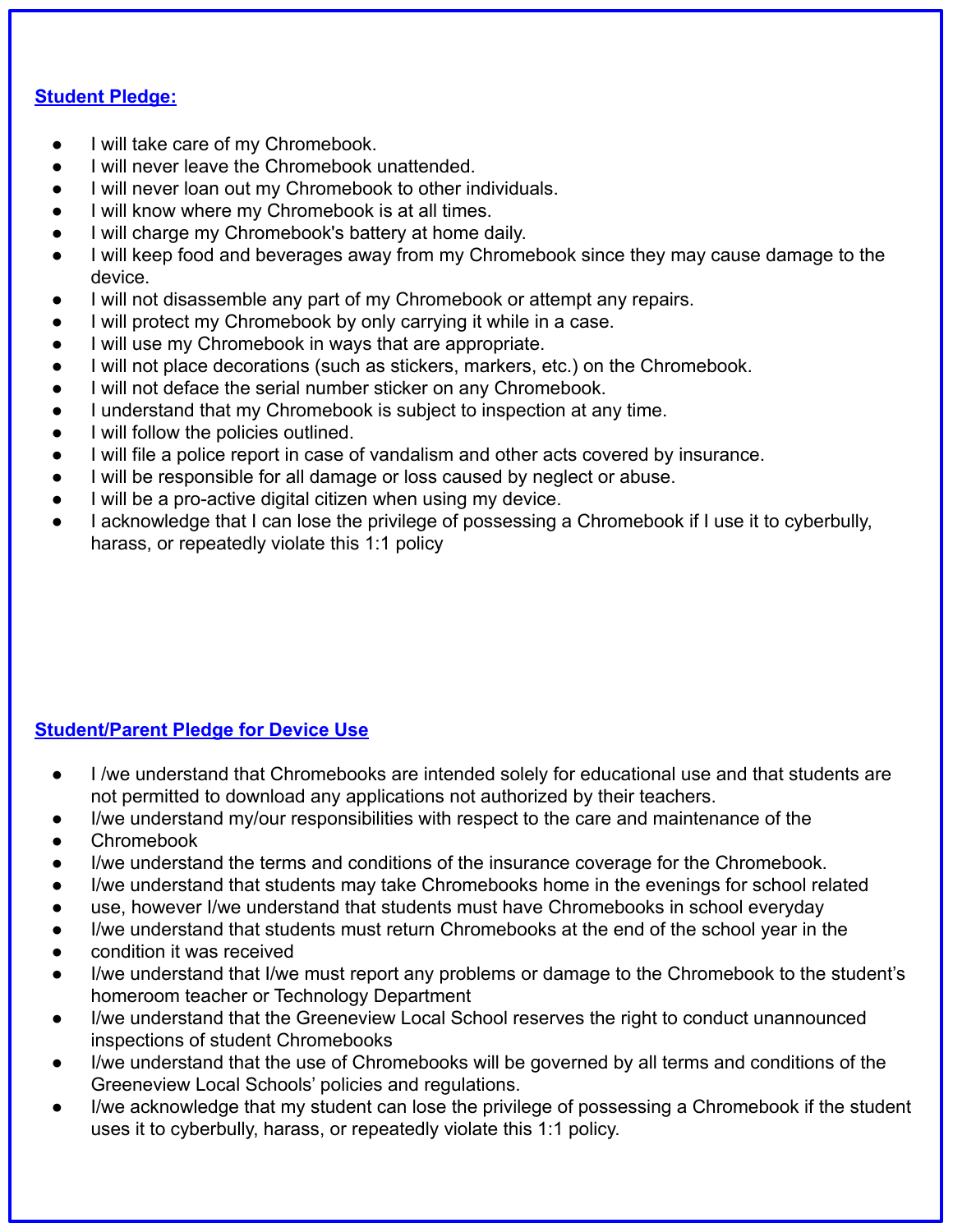# Review and initial each statement below:

|                                                                                                                                                                                                                       | <b>Student</b> | Parent |
|-----------------------------------------------------------------------------------------------------------------------------------------------------------------------------------------------------------------------|----------------|--------|
| I understand that I am responsible for backing up my own files<br>and that important files should always be stored in at least two<br>locations (such as on Google Drive,<br>Dropbox, flash drive, etc.)              |                |        |
| I will not leave my Electronic Device unattended unless it is<br>locked in a secure place. My family is fully responsible for the<br>cost of a replacement should my device become lost.                              |                |        |
| I will not install or use file-sharing programs to download<br>music, video, or other media without staff permission, or install<br>software browser extensions, or any other methods to bypass<br>content filtering. |                |        |
| I will not duplicate or distribute copyrighted materials other than<br>a backup copy of those items I legally own.                                                                                                    |                |        |
| I will keep the device in its protective case, cover fully closed<br>whenever it is moved from one point to another.                                                                                                  |                |        |
| I will not attempt to repair my own device nor take it anywhere<br>besides Greeneview Local Schools for repair.                                                                                                       |                |        |
| I will bring my device fully charged to school every day.                                                                                                                                                             |                |        |
| I will use my device only for good and never to hurt or harm<br>another person or their reputation.                                                                                                                   |                |        |
| I understand I will lose my device for cyber-bullying,<br>harassment, or repeated violations of the guidelines stated in<br>this handbook or otherwise stated in section 7540 of<br>Greeneview's Bylaws and Policies. |                |        |

**This Form is be completed online using Greeneview Oneview Parent Portal before receiving the school issued device. You will see Chromebook 1:1 Handbook/Guidelines in the Student Demographics and EMA.**